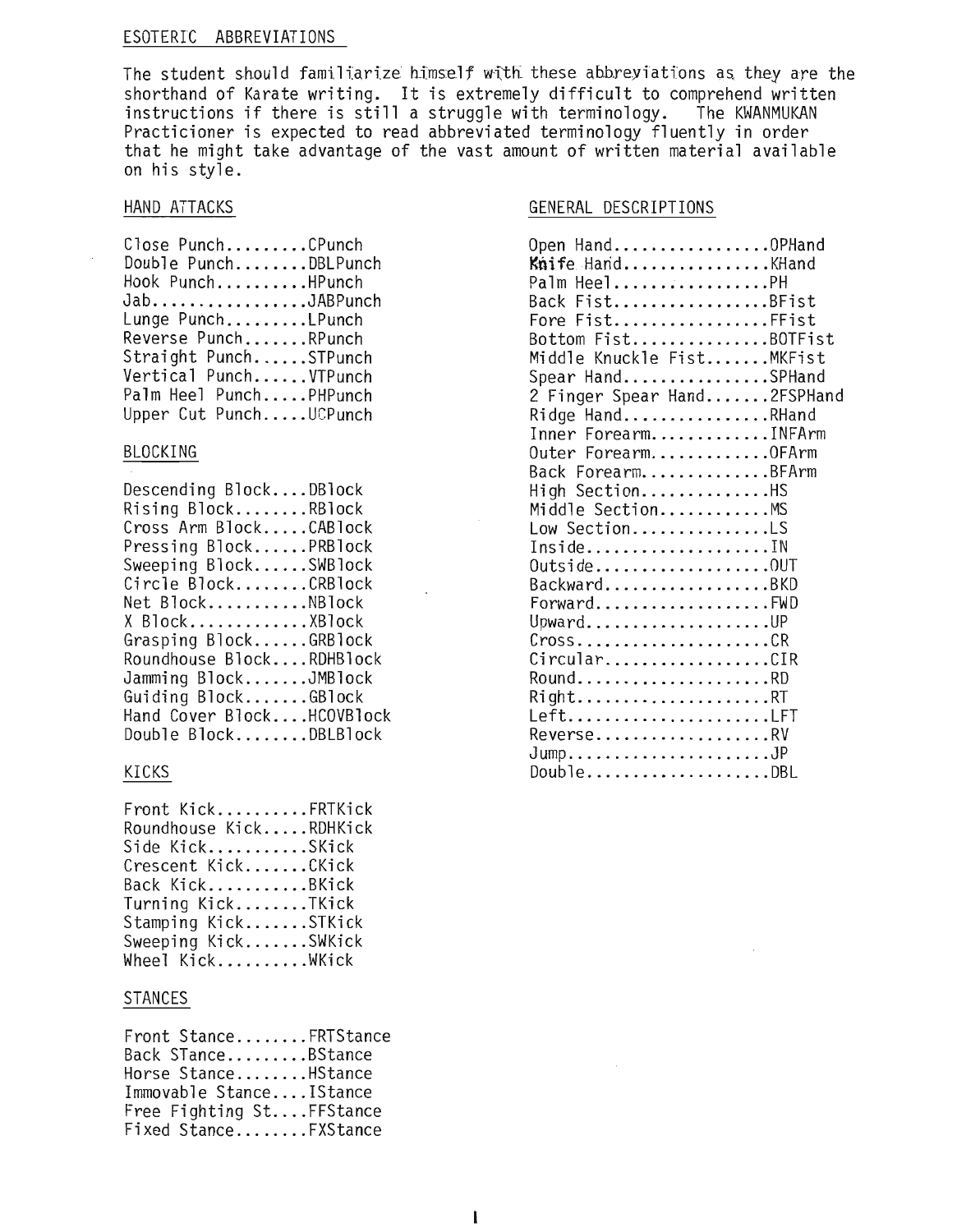| 1.  | Sah-bum                                 | Instructor, Head Instructor |
|-----|-----------------------------------------|-----------------------------|
| 2.  | Do-Jang                                 | Practice Place              |
| 3.  | Do-Bok                                  | Uniform                     |
| 4.  | Kup                                     | Grade Under Black Belt      |
| 5.  | Dan                                     | Degree Black Belt           |
| 6.  | Cha-Ryut                                | Attention                   |
| 7.  | Kyung-Re                                | <b>Bow</b>                  |
| 8.  | Joon-Bee                                | Ready                       |
| 9.  | Si-Jak<br>$\bullet$                     | Begin                       |
| 10. | Ku-Mahn                                 | Stop                        |
| 11. | Shee-Yo                                 | Rest                        |
| 12. | Ha-Dan                                  | Mid-Section of the Body     |
| 13. | Joong-Dan                               | Mid-Section of the Body     |
| 14. | Sang-Dan                                | High Section of the body    |
| 15. | Mak-Kee                                 |                             |
| 16. | Kong-Kyuk. Manus Attack or Offense      |                             |
|     |                                         |                             |
| 18. | 1 <del>7. Jung-Kwon</del><br>18. Soo-Do |                             |
|     | Morse Riding Stance<br>20. Ki-Ma-Se     |                             |
|     |                                         |                             |
|     | 21. Chon-Gool-Se                        | <b>Back Stance</b>          |
| 22. | Hoo-Gool-Se                             | Front Kick                  |
|     | 23. Ap-Cha-Gee                          | Side Kick                   |
|     | 24. Yup-Cla-Gee                         | Roundhouse Kick             |
| 25. | Doll-o-Cha-Gee                          | , Sparring                  |
|     | 26. Dae-Ryun                            | Free Sparring               |
|     | 27. Ja-You Dae-Ryun                     | One Step Sparring           |
|     | 28. 11-Bo-Dae-Ryun                      | Two Step Sparring           |
| 29. | Yi-Bo Dae Ryun                          | Three Step Sparring         |
| 30. | San-Bo Dae Ryun                         | 0 <sub>ne</sub>             |
| 31. | Ha-Na                                   | Two                         |
| 32. | Doo 1                                   | Three                       |
| 33. | Sit                                     | Four                        |
| 34. | Net                                     | Five<br>ò                   |
| 35. | Da-Sul                                  | Six                         |
| 36. | Yo-Sul                                  | Seven                       |
| 37. | 11.Vop.                                 | Eight                       |
| 38. | Yo-Sul                                  | Nine                        |
| 39. | Ah-Kop                                  | Ten                         |
| 40. | Yo                                      |                             |

\* Note: Head Instructor is addressed as SIR or Sah-Bum-Nim Other Instructors or Black Belts addressed as SIR or MR. (Maam or Miss & Mrs., Ms., etc.)

 $\sim$   $\sim$ 

 $\sim$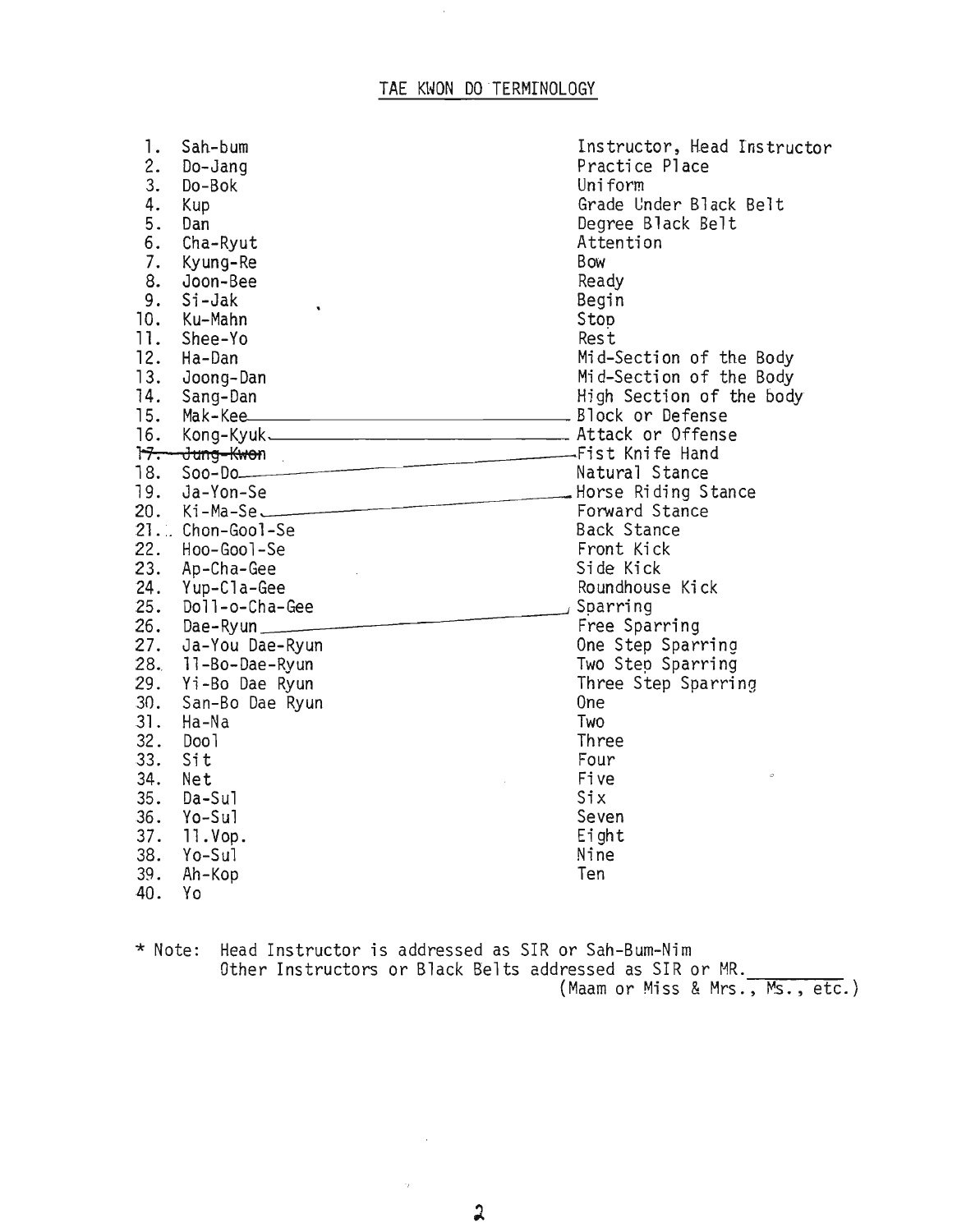### BASIC MOTIONS - (KI CHOE TONG CHOHK)

1. Kima Jase Pal Po Ki - Basic punching<br>2. Jungdan Kongkyuk - Attacking middle 2. Jungdan Kongkyuk - Attacking middle part of body 3. Sangdan Kongkyuk - Attacking upper part of body<br>4. Hadan Kongkyuk - Attacking lower part of body 4. Hadan Kongkyuk - Attacking lower part of body<br>5. Yuk Jin Jungdan Kongkyuk - Reverse attack to I Yuk Jin Jungdan Kongkyuk - Reverse attack to middle body 6. Yuk Jin Sangdan Kongkyuk - Reverse attack to upper body 7. Hadan Makki - Defending lower part of body<br>8. Sangdan Makki - Defending upper part of boo 8. Sangdan Makki - Defending upper part of body 9. Ahnooro Jungdan Makki - Defending middle body with inward motion 10. Pahkooro Jungdan Makki - Defending middle body with outward motion<br>11. Jungdan Hweng Jin Kongkyuk - Attacking middle body with side punch 11. Jungdan Hweng Jin Kongkyuk - Attacking middle body with side punch<br>12. Sangsoo Hadan Makki - Defending lower body with both fists 12. Sangsoo Hadan Makki - Defending lower body with both fists<br>13. Sangsoo Sangdan Makki - Defending upper body with both fis 13. Sangsoo Sangdan Makki - Defending upper body with both fists<br>14. Sangsoo Jungdan Yup Makki - Defending middle body with both 14. Sangsoo Jungdan Yup Makki - Defending middle body with both fists<br>15. Soodo Hadan Makki Hugul - Defending lower body with knife hand, b 15. Soodo Hadan Makki Hugu1 - Defending lower body with knife hand, back stance 16. Soodo Jungdan Makki Hugu1 - Defending middle body with knife hand, back stance 17. Soodo Sangdan Makki Hugu1 - Defending upper body with knife hand, back stance 18. Sangsoo Jungdan Yup Makki Hugu1 - Defending middle body with both hands, back stance 19. Pahkooro Jungdan Makki Hugu1 - Defending middle body with outward motion back stance 20. Yuk Jin Jungdan Kongkyuk Hugu1 - Reverse attack to middle body, back stance 21. Yuk Jin Sangdan Kongkuyk Hugul - Reverse attack to upper body, back stance 22. Kwan Soo Kongkyuk - Piercing middle part of body with finger tips 23. Pa1iup Jungdan Kongkyuk - Elbow attack to middle body 24. Pa1iup Sangdan Kongkyuk - Elbow attack to upper body 25. Soodo Sangdan Kongkyuk - Attack upper body with chop<br>26. Yuksco Sangdan Kongkyuk - Attack upper body with rid Yuksco Sangdan Kongkyuk - Attack upper body with ridge hand chop 27. Ap Puto Chagi – Front stretch kick<br>28. Ap Chagi – Front snap kick 28. Ap Chagi - Front snap kick<br>29. Ap Tulki chagi - front thr 29. Ap Tu1ki chagi - front thrust kick 30. Tollyo Chagi - Roundhouse kick<br>31. Tollyo palttung Chagi - Roundho 31. To11yo pa1ttung Chagi - Roundhouse instep kick 32. Twit Yup Chagi - Spinning side kick 33. Twit Mal Chagi - Spinning back kick 34. Yup Puto Chagi - Side stretch kick Yup Chagi - Side snap kick 36. Yup Tu1ki Chagi - Side thrust kick 37. Panda1 Chagi - Crescent kick 38. Vi-dan Ap Chagi - Front jump kick 39. Vi-Dan Yup Chagi - Side jump kick 40. Vi-dan To11yo Chagi - Roundhouse jump kick 41. Vi-dan Iwit Chagi - Jump pivot kick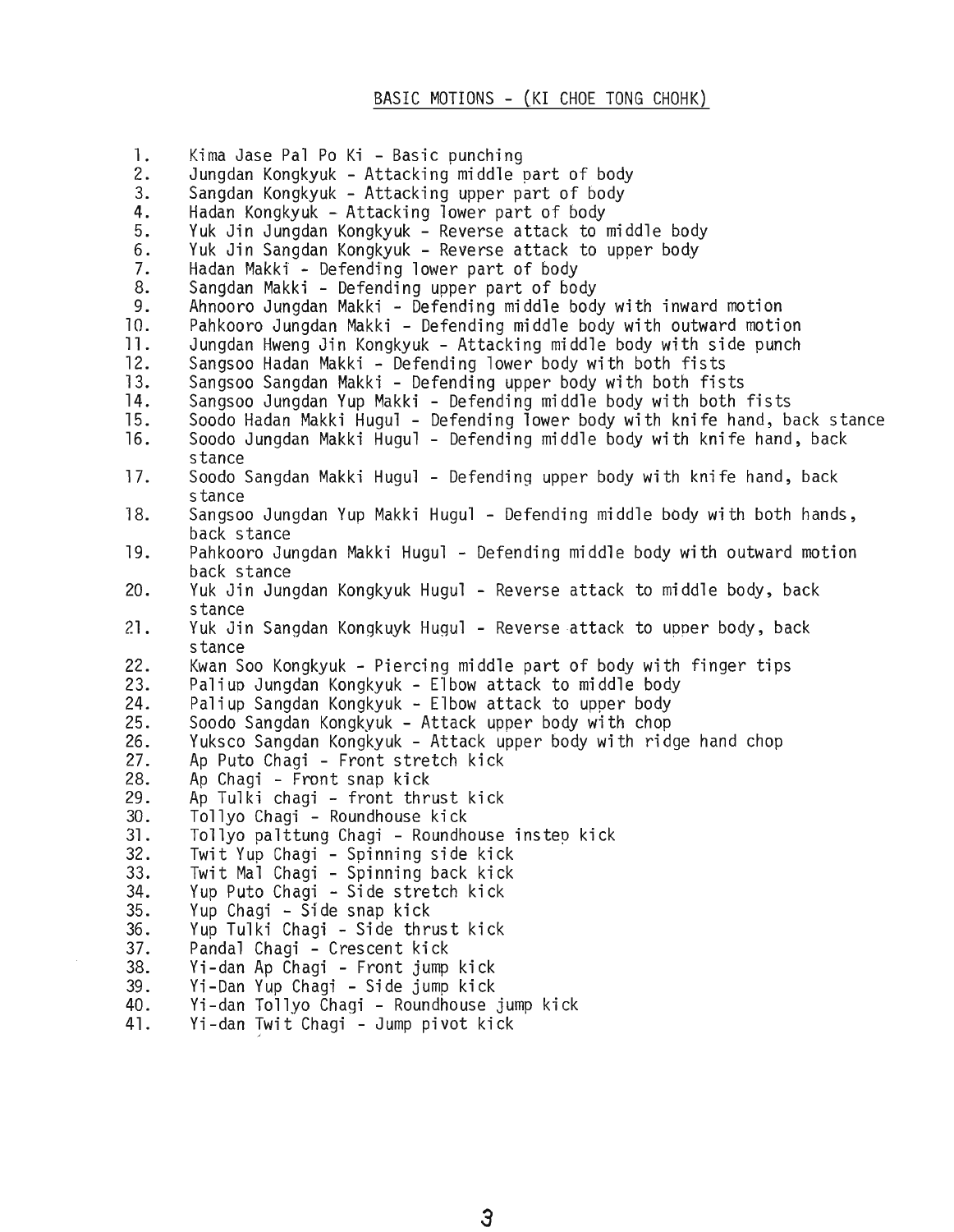### ADDITIONAL BEGINNING TERMS:

- 1. Hadan Lower body<br>2. Jungdan Middle bo 2. Jungdan - Middle body 3. Sagdan - Upper body
- 4. Makki Defense
- 5. Kongkyuk Attack
- 6. Chariot Attention
- 13. Kuk Gi National flag<br>14. Toe Balk Training Sui 14. Toe Balk - Training Suit.<br>15. Dee - Belt 15. Dee - Belt 16. Je Ja - Pupil<br>17. Do Ra - Turn 17. Do Ra - Turn<br>18. Pa Ro - Retur Pa Ro - Return
- 
- 25. Kup Lower Class Belt<br>26. Chung Gee Stop or Ha 26. Chung Gee - Stop or Halt<br>27. Jung Shin Tong II - Concer Jung Shin Tong II - Concentration of mind or spirit 28. Shi Sun - Focus<br>29. Hu Ri - Waist 29. Hu Ri - Waist 30. Hu Ri Tu1 Gi - TWisting waist
- 37. Jung Kwan Fore fist 43. Yup Side
- 38. Gap Kwan Back fist 44. Ap Front
- 
- 
- 38. Gap Kwan Back fist<br>39. Soo Do Knife hand 44. Ap Front<br>40. Yuk Soo Ridge hand 45. We Up<br>40. Yuk Soo Ridge hand 46. Ah Ri Down<br>41. Kwan Soo Spear hand 47. Cha Gi Kick 40. Yuk Soo - Ridge hand 46. Ah Ri - Down<br>41. Kwan Soo - Spear hand 47. Cha Gi - Kick<br>42. Shee Hap - Competition 48. Dwi Gi - Jump
- Shee Hap Competition
- 49. Puto Stretch and Stree Ma Jase Horseback stance<br>50. Bahl Foot Channel Stree Standard Street Standard Standard Street Standard Standard Street Standard Street 50. Bah1 - Foot 56. Bah1 Chaki - Kicking 5l. Moek - Neck 57. Mao Rup - Knee 52. Moem - Body 58. Bah1 Ro Mahkee - Blocking with foot
- 53. Chun Gul Jase Forward stance<br>54. Hu Gul Jase Basic back stance Hu Gul Jase - Basic back stance
- 7. Kyung Yet Bow or salute
- 8. Chun Si Ready position<br>9. Ahn Jo Sit<br>10. Muk Yum Meditate
- 
- 
- 11. Toe Chang Gym<br>12. Sah Bum Instr
- Sah Bum Instructor
- 19. Shi Chak Begin
- 20. Ku Ryung Cadence
- 21. Ku Ryung E Machoou By order
- 22. You Dahn Cha Degree holder
- 23. You Gup Cha Class holder
- 24. Dan Degree, "Black Belt"
- 31. Noon Eyes 32. Choo Muk - Fist
- 33. Pahl Arm
- 34. Tah Ri Leg
- 35. Sohn Hand
- 36. Pal Coop Elbow
- 
- 
- 
- 
- 
- 
- 
- 
- 
- 
- 
- 
- 60. Hio Power<br>61. Hoo Jin Backward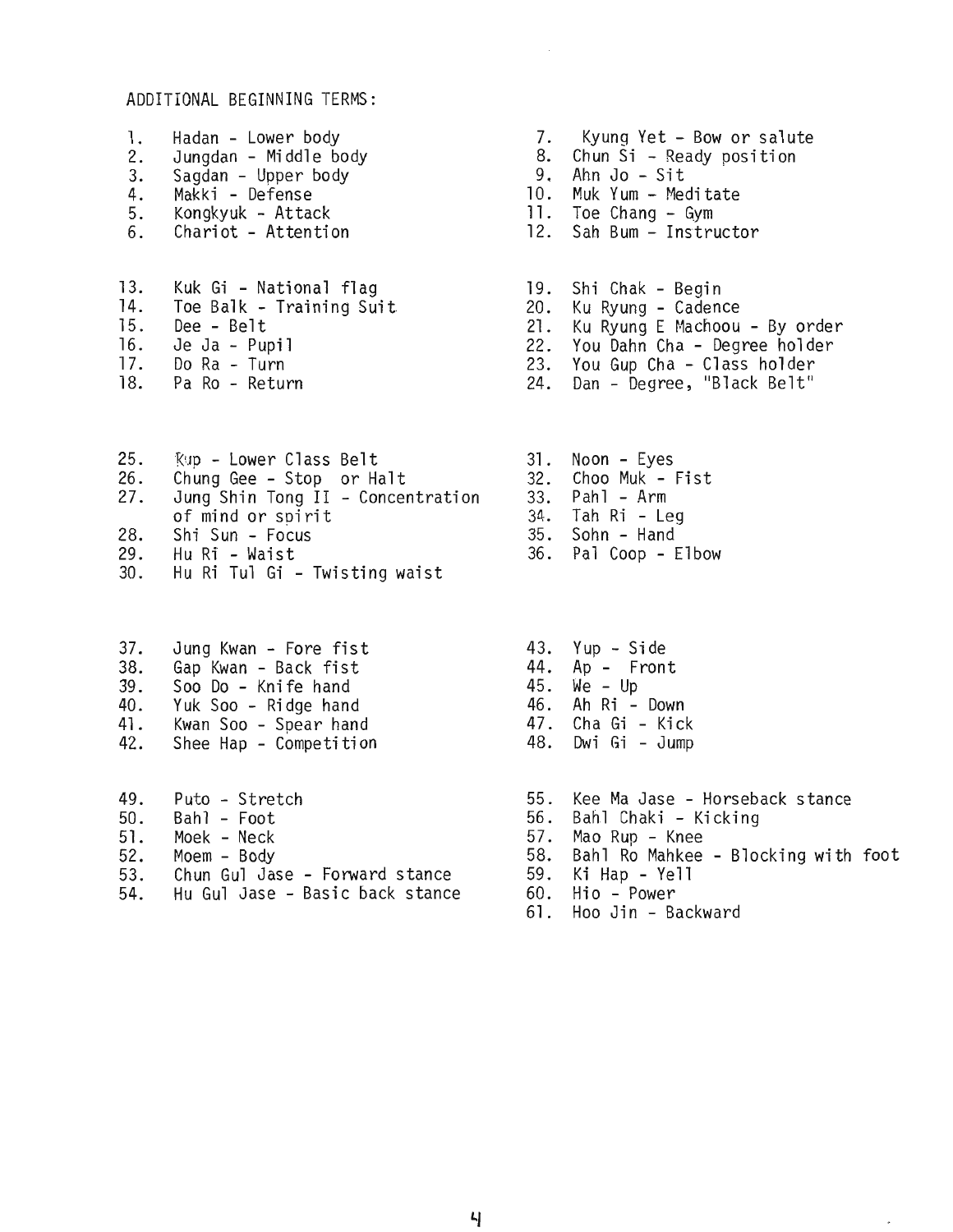### TANG SOO DO FORMS (HYUNGS)

1. Giecho Hyung Ul Bu - Basic Form #1<br>2. Giecho Hyung Yi Bu - Basic Form #2 2. Giecho Hyung Yi Bu - Basic Form #2<br>3. Giecho Hyung Sahm Bu - Basic Form 3. Giecho Hyung Sahm Bu - Basic Form #3<br>4. Pyingahn Cho Dan - Pyang Form #1 4. Pyi ngahn Cho Dan - Pyang Form #1 5. Pyingahn Yi Dan - Pyang Form #2 6. Pyingahn Sahm Dan - Pyang Form #3<br>7. Pyingahn Sah Dan - Pyang Form #4 7. Pyingahn Sah Dan - Pyang Form #4 8. Pyingahn Ge Dan - Pyang Form #5 9. Bassayi - Bassayi Form<br>10. Nai ahn Chi Cho Dan - N 10. Nai ahn Chi Cho Dan - Nai ahn Chi Form #1 11. Nai ahn Chi Yi Dan - Nai ahn Chi Form #2 12. Nai ahn Chi Dahm Dan - Nai ahn Chi Form #3<br>13. Jinto - Jinto Form 13. Jinto - Jinto Form<br>14. Ship Soo - Ship Soo Ship Soo - Ship Soo Form

KUP CLASSES & DAN DEGREES

| 1.<br>2.<br>3.<br>4.<br>5.<br>6.<br>7.<br>8.<br>9.<br>10. | Ship Kup - 10th Class<br>Gu Kup - 9th class<br>Pal Kup - 8th class<br>Chil Kup - 7th class<br>Yuk Kup - 6th class<br>Oe Kup - 5th class<br>Sah Kup - 4th class<br>Sahm Kup - 3rd class<br>Yi Kup - 2nd class<br>Cho Kup - 1st class           | Gold Belt<br>Blue Belt<br>Green Belt<br>Purple Belt<br>Brown Belt |                                            |
|-----------------------------------------------------------|-----------------------------------------------------------------------------------------------------------------------------------------------------------------------------------------------------------------------------------------------|-------------------------------------------------------------------|--------------------------------------------|
| 1.<br>2.<br>3.<br>4.<br>5.<br>6.<br>7.<br>8.<br>9.<br>10. | Cho Dan - 1st Degree<br>Yi Dan - 2nd degree<br>Sahm Dan - 3rd Degree<br>Sah Dan - 4th Degree<br>Oe Dan - 5th Degree<br>Yuk Dan - 6th Degree<br>Chil Dan - 7th Degree<br>Pal Dan - 8th Degree<br>Gu Dan - 9th Degree<br>Ship Dan - 10th Degree | Jr. Expert<br>Expert<br>Master<br>Grand Master                    |                                            |
|                                                           | FIGHTING DRILLS                                                                                                                                                                                                                               |                                                                   |                                            |
| $\mathbf{1}$ .                                            | Sahm Soo Shik Dae Ryun                                                                                                                                                                                                                        |                                                                   | . Fundamental 3 step semi-free<br>fighting |
| 2.                                                        | II Soo Shik Dae Ryun                                                                                                                                                                                                                          |                                                                   | . Advanced 1 step semi-free<br>fighting    |
| 3.                                                        |                                                                                                                                                                                                                                               |                                                                   | Free fighting                              |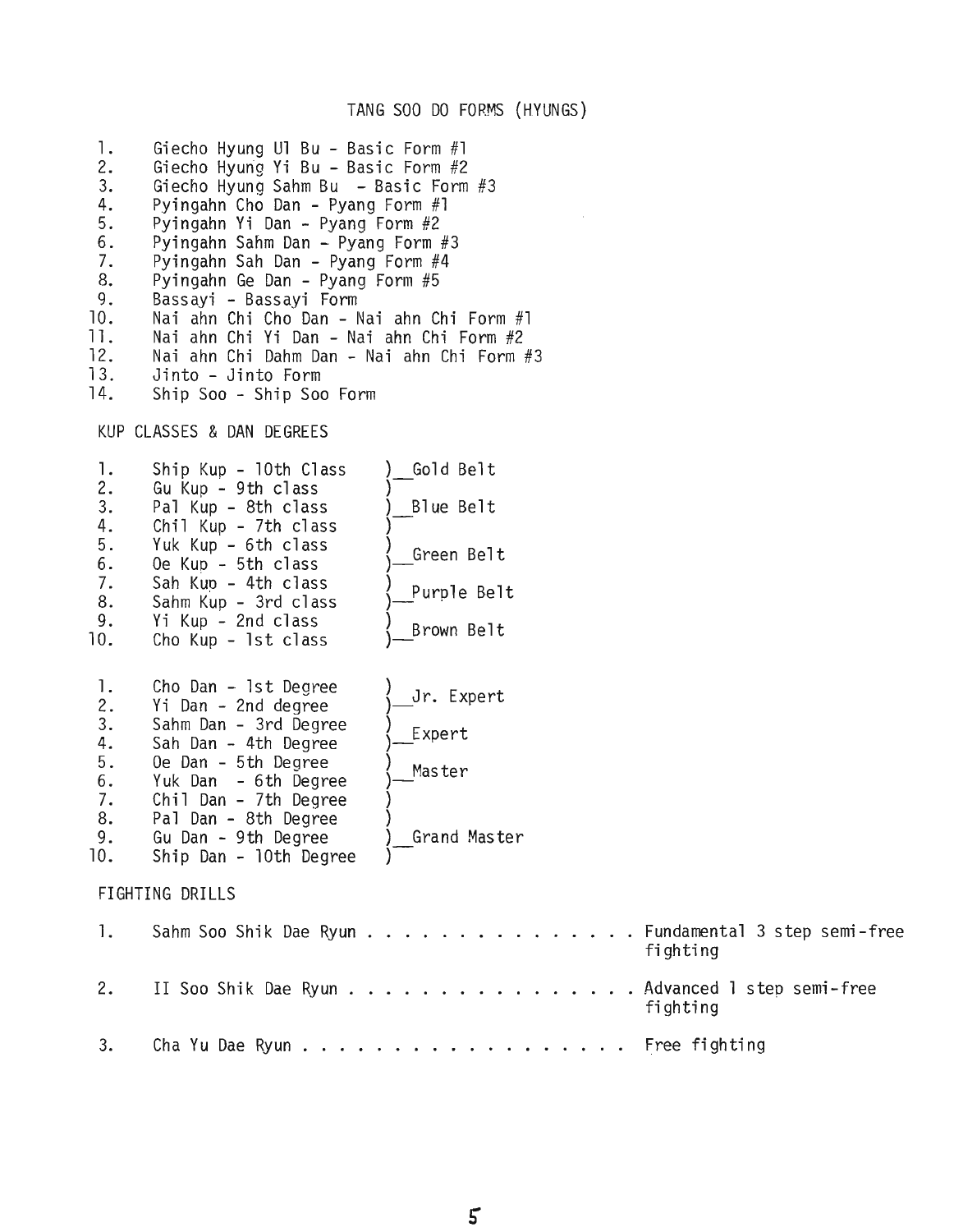### BASIC MOTION JAPANESE

### **VOWELS**

 $A - ah$ E - "a" as in bay  $I - "e"$  as in me  $0 - "o"$  as in don't  $U - "u"$  as in full or pull Two vowels together are pronounced separately: Rei = (ray-e) Two consonants together are both pronounced with a little pause between the two: Tekki <sup>=</sup> (te-k-ki) 12. 13.  $14.$ 8. 9. 10. 11. 15. 16. 17. 18. 19. 20. 2l. 22. 23. 24. 25. 26. 27. 28. 29. The syllables are pronounced with an even stress -- no accent. 1. KARATE (Kah-rah-tay)---------------- Empty handed<br>2. DO ------------------------------ The way, patl 2. DO -------------------------------- The way, path or approach<br>3. KARATEDO ------------------------- The Way of Karate 3. KARATEDO -------------------------- The Way of Karate<br>4. BUDO ---------------------------- Way of the Martia 4. BUDO ------------------------------ Way of the Martial Arts<br>5, SENSEI ------------------------- Instructor: Teacher 5, SENSEI ---------------------------- Instructor: Teacher<br>6. DOJO ----------------------------- Training Hall 6. DOJO ------------------------------ Training Hall<br>7. REI ------------------------------ Bow 7. REI ------------------------------- Bow SHOMEN NI REI ------------------ Bow to the Front SENSEI NI REI ------------------ Bow to the Instructor OTAGAI NI REI ------------------ Bow to Each Other CHOKURITSU REI -------------------- Standing Bow SEIZA REI ------------------------- Seated Bow SENSEI, ONAGAI ITASHIMUS ---------- Instructor, Show Me the Way SENSEI, TAIHEN ARIGATO GOZIMASHITA ------------ Instructor, Thank You Very Much SEIRETSU -------------------------- Command to line-up for opening Rei HAl ------------------------------- Yes; OK, OK, Let's go MODOTTE (mo-do-t-te)--------------- A command for returninq to Oriqinal Position MOKUSOH---------------------------- Meditation or Quiet Contemplation NARANDE --------------------------- Line-up WAZA ------------------------------ Technique \_\_\_\_\_\_\_\_\_\_\_\_\_\_\_\_\_\_\_\_\_\_\_\_\_\_\_\_\_\_\_\_\_\_<br>HAGIME ------------------------- Begin HAGIME -------------------------- Begin YAME------------------------------- Stop YASUME OR NAOTTE------------------- Rest or Relax One -------ICHI (i-chi) Two -------NI (ni) MIGI ------------------------------ Right Three------SAN (sa-n) HIDARI----------------------------- Left ( ) Four ------SHI shi MAE ------------------------------- Front Five-------GO (go) YOKO ------------------------------ Side Six -------ROKU (ro-ku) USHIRO ----------------------------Back Seven------SHICHI(shi-chi) TSUKI--------------------------------- BIOCK<br>TSUKI----------------------------- Punch<br>UCHI --------------------------- Strike<br>ATE --------------------------- - Smashing techniques Ten -------------------<br>of elbow & knee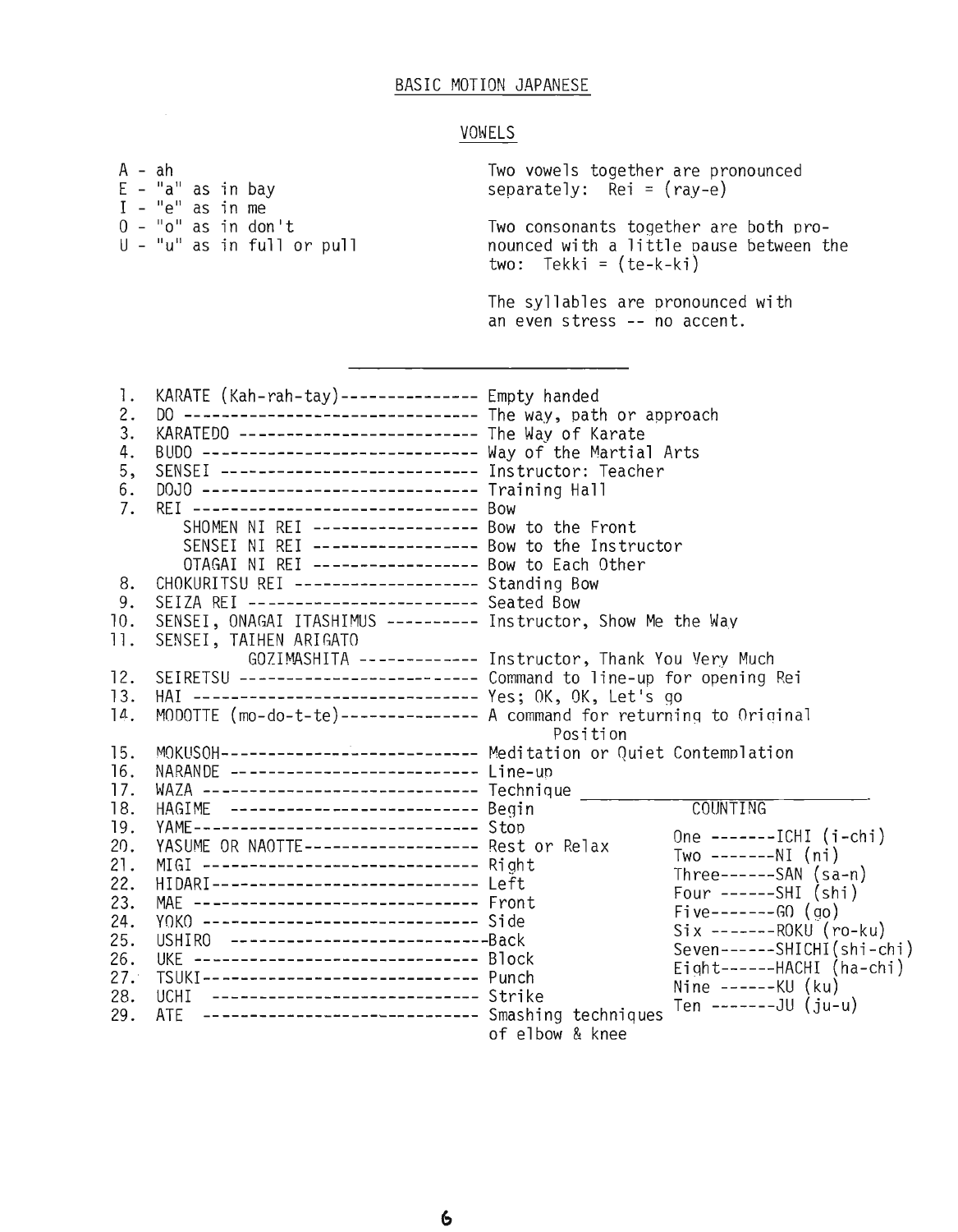| 30 <sub>1</sub><br>31.<br>32.<br>33.<br>34.<br>35.<br>36.<br>37.<br>38.<br>39.<br>40.<br>41.<br>42.<br>43.<br>44.<br>45.<br>46.<br>47.<br>48.<br>49.<br>50.<br>51.<br>52. | ENPI ----------------------------- Elbow<br>GERI or KERI ----------------------- Kick<br>JODAN --------------------------- Head Area<br>GEDAN -------------------------- Groin Area<br>DACHI ----------------------------- Stance<br>KUMITE ---------------------------- Sparring<br>JUNBI UNDO ----------------------- Warm-Up Exercises<br>JIYA KUMITE ---------------------- Free Sparring<br>IPPON KUMITE --------------------- One Attack Sparring<br>JIYA IPPON KUMITE ---------------- One Attack Free Sparring<br>GOHAN KUMITE --------------------- Five Attack Sparring<br>MAE NI (ma-e-ni)------------------- Command to Advance Forward<br>USHIRO NI -------------------------- "<br>MODOTTE---------------------------- "<br>KIME------------------------------ Focusing Technique<br>KATA NO KEIKO (ka-ta-no-ke-i-ko)--- Form Exercises<br>GOODOO GATA ---------------------- Students perform Kata in unison<br>KOHIN GATA ---------------------- An individual Kata performed by an<br>HAYAKU (ha-ya-ku)------------------ Command to move with speed<br>YOWAKU (yo-wa-ku)------------------ " to release strong<br>YUKKURI (yu-k-ku-ri)--------------- Command to move more slowly<br>KIAI (ki-a-i)---------------------- " to let out a sound | to Step Backward<br>Return to Starting Position<br>Advanced Student<br>to release strong tension<br>from movement or move lightly<br>to let out a sound at the moment<br>of KIME to aid in the tensioning of body<br>muscles and focusing of the mind for a<br>more effective KIME |
|---------------------------------------------------------------------------------------------------------------------------------------------------------------------------|-----------------------------------------------------------------------------------------------------------------------------------------------------------------------------------------------------------------------------------------------------------------------------------------------------------------------------------------------------------------------------------------------------------------------------------------------------------------------------------------------------------------------------------------------------------------------------------------------------------------------------------------------------------------------------------------------------------------------------------------------------------------------------------------------------------------------------------------------------------------------------------------------------------------------------------------------------------------------------------------------------------------------------------------------------------------------------------------------------------------------------------------------------------------------------------------------------------------------------------------------------------------|------------------------------------------------------------------------------------------------------------------------------------------------------------------------------------------------------------------------------------------------------------------------------------|
|---------------------------------------------------------------------------------------------------------------------------------------------------------------------------|-----------------------------------------------------------------------------------------------------------------------------------------------------------------------------------------------------------------------------------------------------------------------------------------------------------------------------------------------------------------------------------------------------------------------------------------------------------------------------------------------------------------------------------------------------------------------------------------------------------------------------------------------------------------------------------------------------------------------------------------------------------------------------------------------------------------------------------------------------------------------------------------------------------------------------------------------------------------------------------------------------------------------------------------------------------------------------------------------------------------------------------------------------------------------------------------------------------------------------------------------------------------|------------------------------------------------------------------------------------------------------------------------------------------------------------------------------------------------------------------------------------------------------------------------------------|

# **STANCES**

| HEISOKU DACHI--------Natural            |  |
|-----------------------------------------|--|
| HACHIJI DACHI--------Informal Attention |  |
| KIBA DACHI-----------Straddle           |  |
| SHIKO DACHI----------90 Degree          |  |
| ZENKUTSU DACHI-------Forward            |  |
| NEKO ASHI DACHI------Cat                |  |

# PUNCHES AND STRIKES

| SONOBA TSUKI---------Basic Punch   |
|------------------------------------|
| OI TSUKI-------------Lunge Punch   |
| GYAKU TSUKI----------Reverse Punch |
| SONOBA SHUTO UCHI----Knifehand     |

# **BLOCKS**

| UCHI UDE UKE---------Inside  |                               |
|------------------------------|-------------------------------|
| SOTO UDE UKE---------Outside |                               |
| AGE UKE--------------Rising  |                               |
|                              | GEDAN BARAI---------Downward  |
|                              | SHUTO UKE-----------Knifehand |
|                              |                               |

# KICKS

| MAE $GERI$ -------------Front       |
|-------------------------------------|
| YOKO GERI------------Side           |
| USHIRO GERI----------Back           |
| MAWASHI GERI--------Roundhouse      |
| MIKAZUKI GERI--------Crescent       |
| MAWASHI YOKO GERI----Swing Side     |
| FUMI DASHI YOKO GERI-Crossover Side |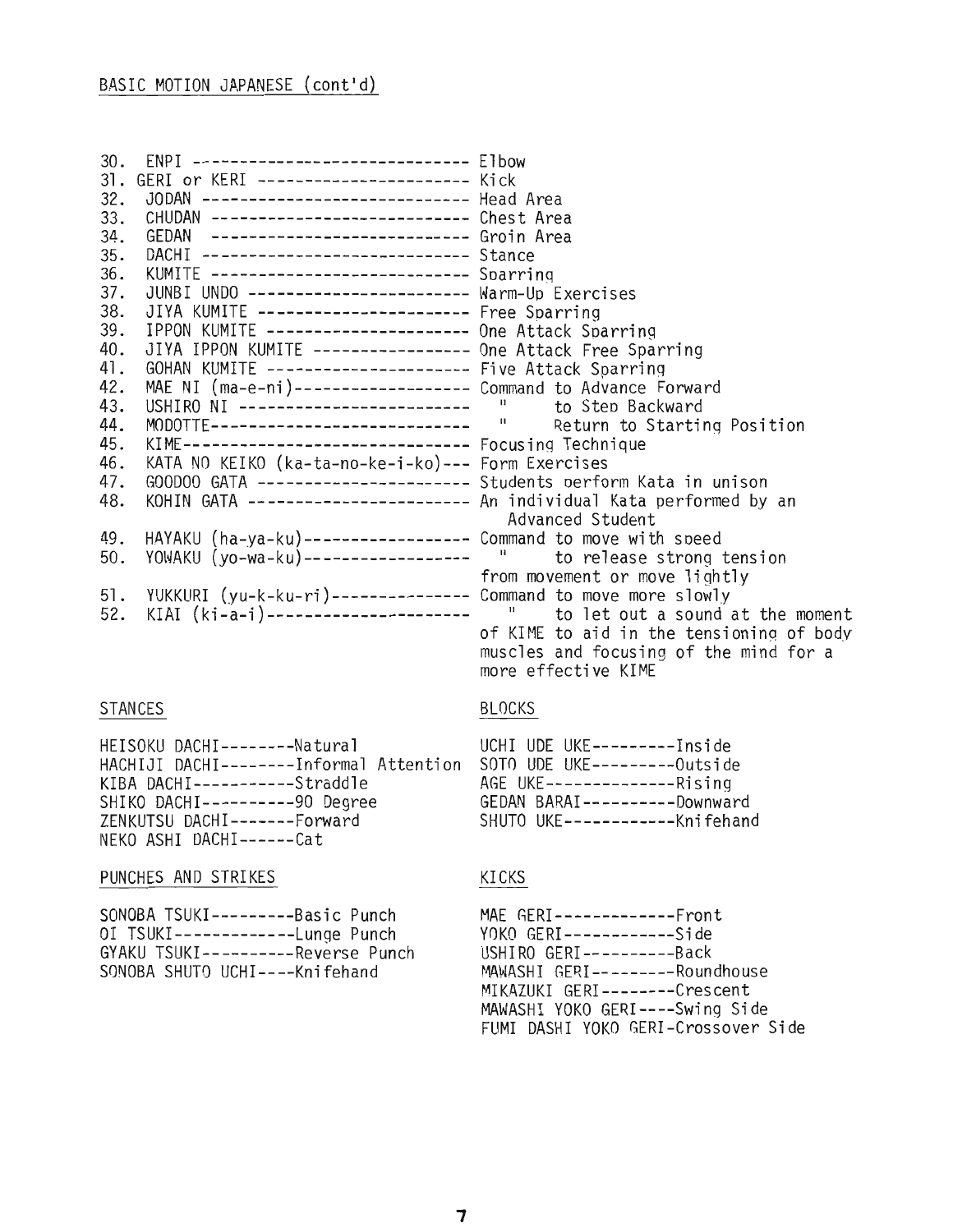# GLOSSARY OF JAPANESE TERMS

## ALPHABETICAL ORDER

| Dojo    |  |
|---------|--|
| Dan     |  |
| Eri     |  |
| Goshi   |  |
|         |  |
| Gyaku   |  |
| Hiza    |  |
|         |  |
|         |  |
| Hon     |  |
|         |  |
| Harai   |  |
|         |  |
|         |  |
|         |  |
|         |  |
|         |  |
|         |  |
|         |  |
|         |  |
|         |  |
| Jigotai |  |
|         |  |
|         |  |
|         |  |
|         |  |
|         |  |
|         |  |
|         |  |
| Ko      |  |
| Kyu     |  |
|         |  |
|         |  |
| Kami    |  |
| Kogeki  |  |
| Koshi   |  |
| Magi    |  |
|         |  |
| Mata    |  |
|         |  |
|         |  |
|         |  |
|         |  |
| Newaza  |  |
| Nage    |  |
| 0       |  |

 $\sim 10^{-1}$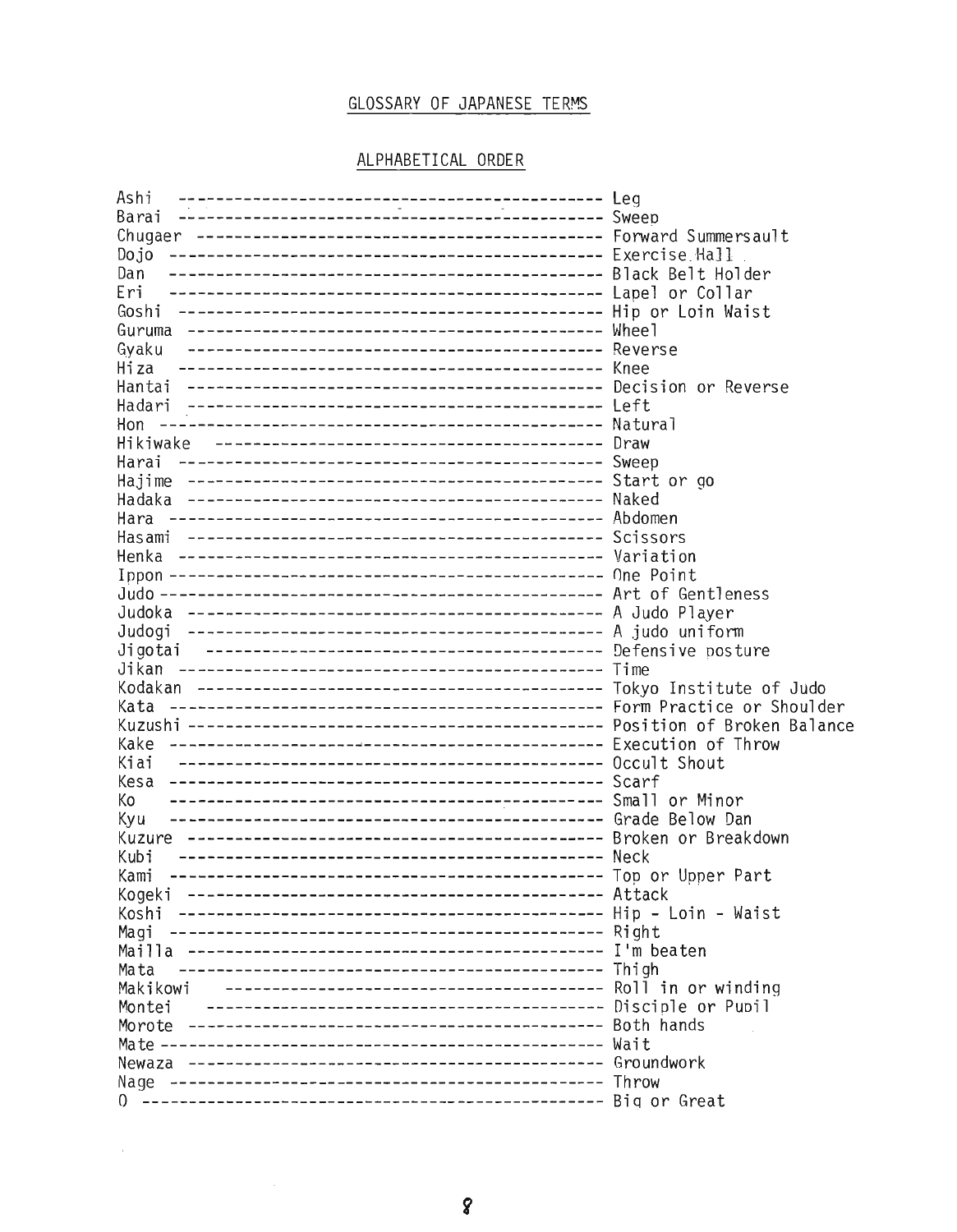# GLOSSARY OF JAPANESE TERMS (cont'd)

| Osaekomi - Toketa -------------------------------- Hold Broken |                   |
|----------------------------------------------------------------|-------------------|
| Rei                                                            |                   |
|                                                                |                   |
|                                                                |                   |
|                                                                |                   |
|                                                                |                   |
|                                                                |                   |
|                                                                |                   |
|                                                                |                   |
|                                                                |                   |
|                                                                |                   |
|                                                                |                   |
|                                                                |                   |
|                                                                |                   |
|                                                                |                   |
|                                                                |                   |
|                                                                |                   |
|                                                                |                   |
|                                                                |                   |
|                                                                |                   |
|                                                                |                   |
|                                                                |                   |
|                                                                |                   |
|                                                                |                   |
|                                                                |                   |
|                                                                |                   |
|                                                                | partner           |
|                                                                | standing position |
|                                                                |                   |
|                                                                | movement          |
|                                                                |                   |
|                                                                |                   |
|                                                                |                   |
|                                                                |                   |
|                                                                |                   |
| Ura                                                            |                   |
|                                                                |                   |
|                                                                |                   |
|                                                                |                   |
|                                                                |                   |
|                                                                |                   |
| Yama                                                           |                   |
|                                                                |                   |
|                                                                |                   |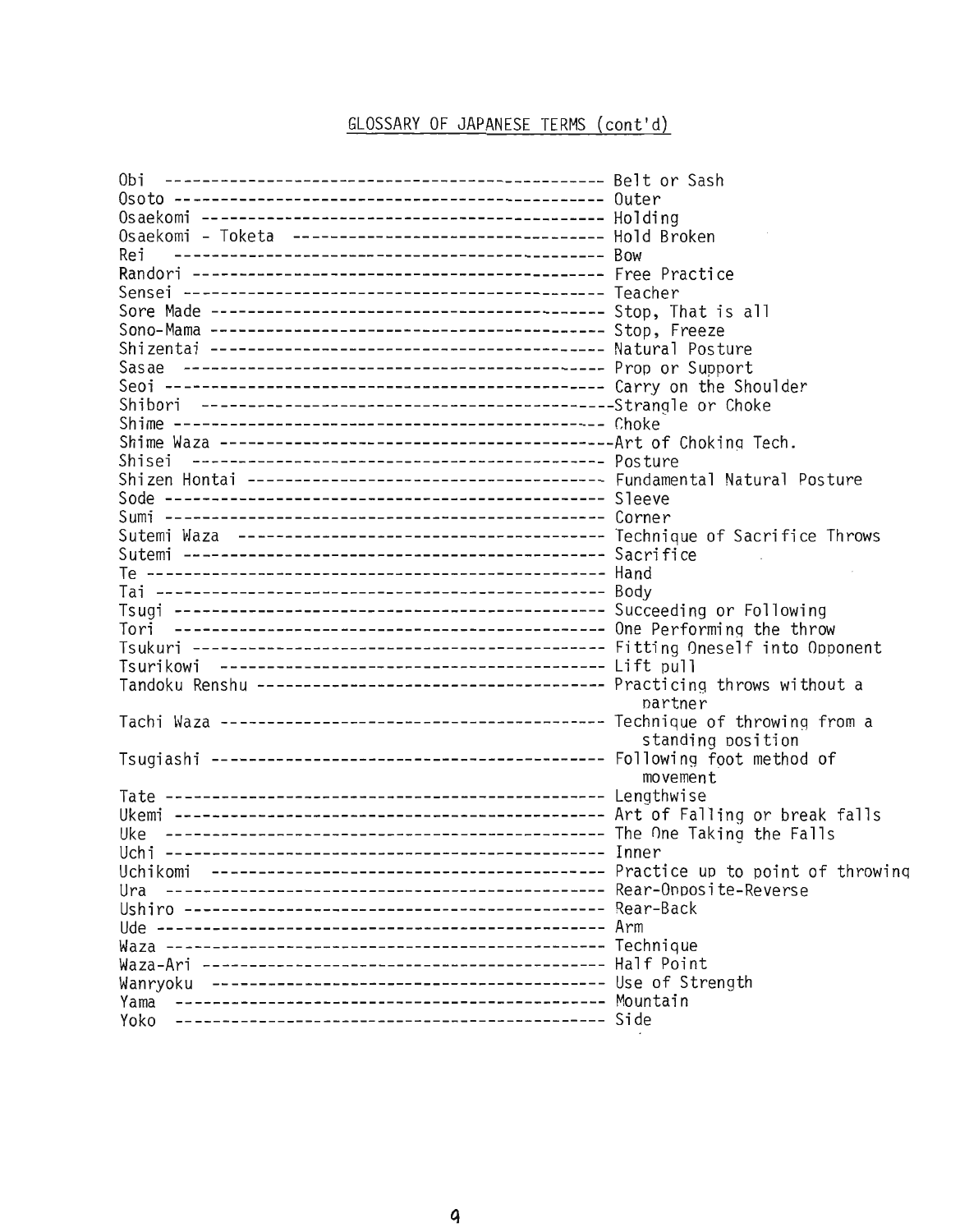## VOCABULARY (cont'd)

## COMBINATIONS

|  |  | UCHI UDE UKE, GYAKU TSUKI------------------------Inside Block, Reverse Punch    |
|--|--|---------------------------------------------------------------------------------|
|  |  | SOTO UDE UKE, GYAKU TSUKI-------------------------Outside Block, Reverse Punch  |
|  |  | AGE UKE, GYAKU TSUKI--------------------------------Rising Block, Reverse Punch |
|  |  | GEDAN BARAI, GYAKU TSUKI-----------------------Downward Block, Reverse Punch    |

### CALLING SEQUENCE

STANCE - BLOCK - CONTACT AREA - PUNCH

SHIKO DACHI - SOTO UDE UKE - CHUDAN - GYAKU TSUKI (90 degree) (Outside block) (Chest) (Reverse Punch)

 $\sim 10^{11}$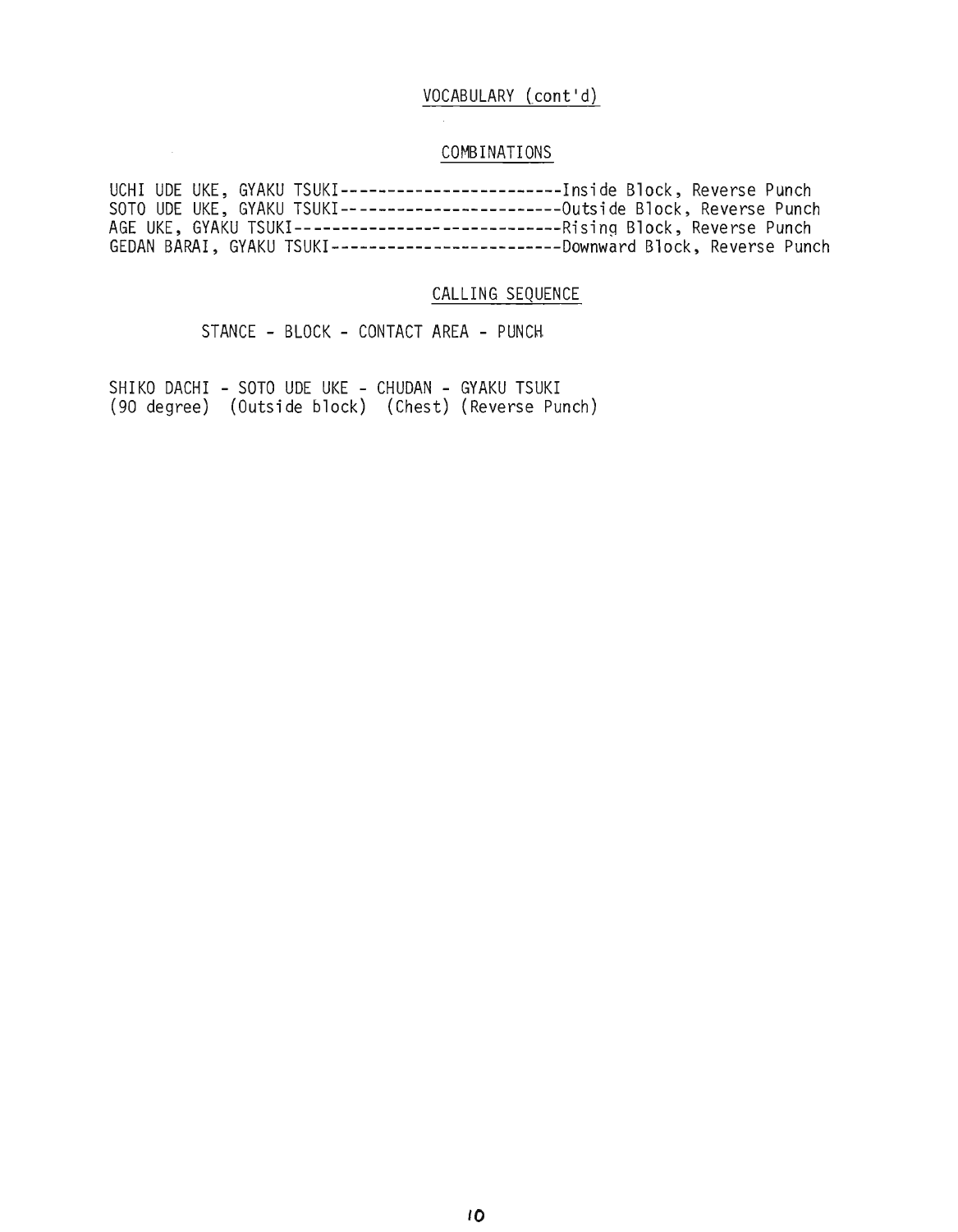### JAPAN RANK IN JUDO

| Sankyu ----------------------3rd Degree--------------------- Brown Belt<br>Nikyu -----------------------2nd Degree---------------------- Brown Belt<br>Ikkyu ---------------------------lst degree ---------------------- Brown belt                                                                                                                                                                                                                                                                                                                                                                                                                                                                                                                                                                                                                                                                                                           |  |
|------------------------------------------------------------------------------------------------------------------------------------------------------------------------------------------------------------------------------------------------------------------------------------------------------------------------------------------------------------------------------------------------------------------------------------------------------------------------------------------------------------------------------------------------------------------------------------------------------------------------------------------------------------------------------------------------------------------------------------------------------------------------------------------------------------------------------------------------------------------------------------------------------------------------------------------------|--|
| Shodan -------------------------lst degree ----------------------- Black belt<br>Nidan -------------------------2nd degree ---------------------- black belt<br>Sandan -----------------------3rd degree ---------------------- Black belt<br>YoDan -----------------------4th degree ---------------------- Black belt<br>Godan ------------------------5th degree ---------------------- Black belt<br>Rokudan ----------------------6th degree ---------------------- Red and White or Black<br>Shichdan --------------------7th degree ---------------------- Red and White or black<br>Hachidan ----------------------8th degree ---------------------- Red and White or black<br>Kudan ------------------------9th degree --------------------- Red or Black<br>Juichidan---------------------11th degree ---------------------- Red or Black Belt<br>Shidan---------------------- DOCTOR -------------------------- Wide White or Black |  |

Six degree Black Belt is also called "Professor."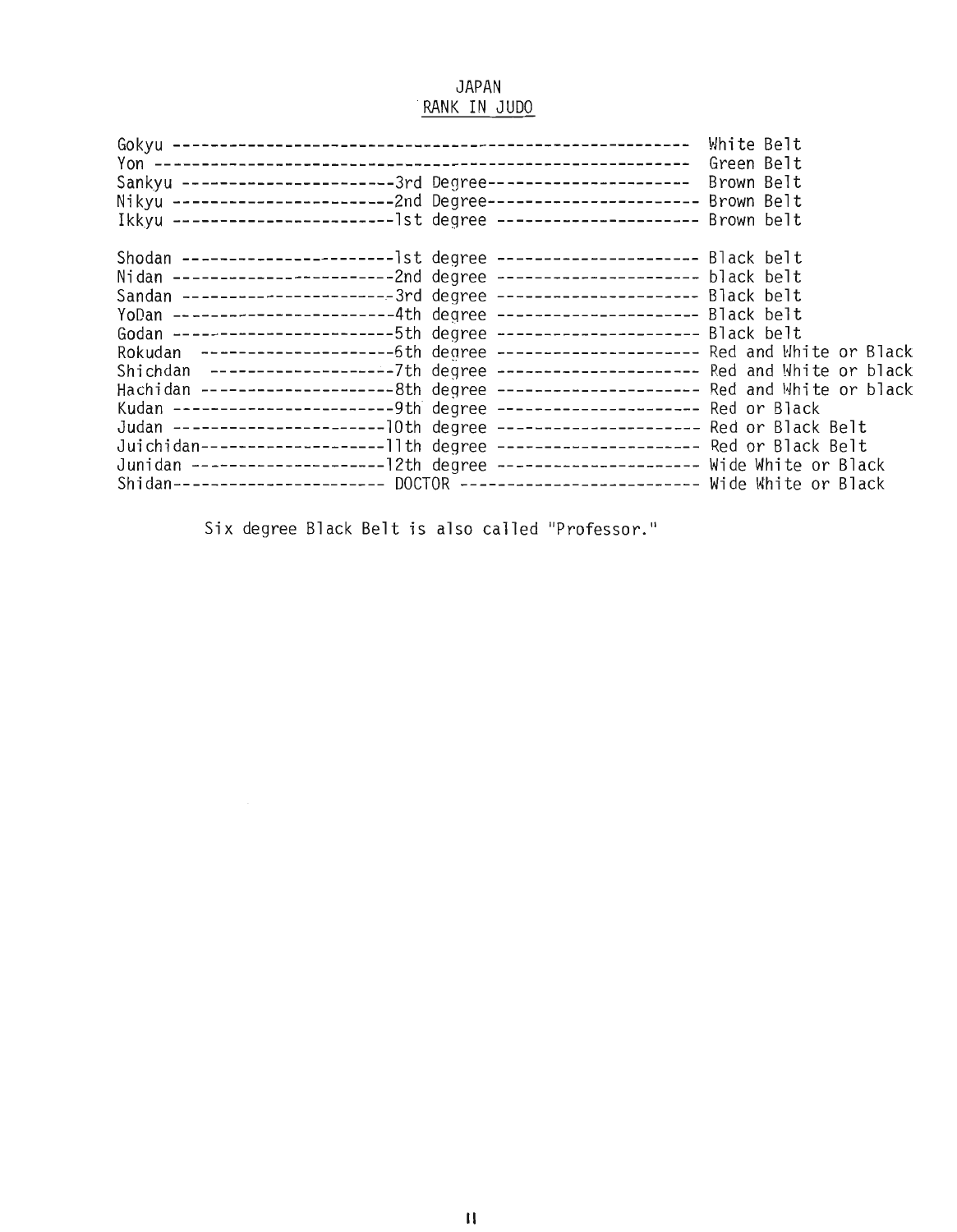### RULES OF ETIQUETTE FOR TAE KWON DO

Tae Kwon Do is the study of mental discipline demonstrated through the development of a good mind and attitude. Without this objective, skill in Tae Kwon Do has little value. Your basic attitude is of the greatest importance. The following rules are set forth for study.

- 1. A good Tae Kwon Do student should display polite, respectful, manners at all times, In the presence of Master Instructor, your parents, a lady and elders, proper respect is a must.
	- Examples:<br>a. Alw
	- a. Always open the doors for them.<br>b. Always rise when they enter the
	- Always rise when they enter the room, or if they should join your table when dining.
	- c. When guiding them you should walk in front and show them the way, otherwise, if just walking together you should remain beside or behind them.
	- d. When traveling, such as in an automobile, you should always offer them the most comfortable, and respectable seat, usually the front seat.
	- e. As a Tae Kwon Do student, it is your responsibility for these individuals comfort and convenience.
- 2. When introductions are necessary, always introduce the individual of highest rank, or highest social position first.

### GYMNASIUM BEHAVIOR:

- 1. When entering and leaving any door to the school, a respectful bow should be made, as should also be made when entering or leaving the practice area.<br>Remove shoes and take them with you.
- 
- 2. Remove shoes and take them with you.<br>3. Greet the Master Instructor upon entering and bid him good-bye.
- 4. Wear clean uniforms, make sure they are worn properly and any emblems are in proper positions.
- 5. Remove all jewelry, keep nails clipped. Personal cleanliness shall be upheld.
- 6. It is your responsibility to keep changing rooms clean.
- If you should arrive late to class, change your uniform and remain at a position behind the class until it is convenient to the instructor, then bow and ask permission to enter the class.
- 8. Respect is shown at all times toward the instructor. Students shall show respect for each other.
- 9. Always observe rank seniority. Suggestions or questions must first pass through the senior student present before going to the Master Instructor.<br>Never free spar without supervision or permission.
- 
- 10. Never free spar without supervision or permission.<br>11. Always display proper respect when addressing the Master Instructor. Stand with feet together and reply "Yes, Sir"or "No, Sir."<br>12. Always address black belts and instructors as SIR or MR.
- 
- 13. Use both hands when receiving and handing any article to the Master Instructor or senior. Always watch and listen carefully when the Master<br>Instructor is speaking.
- 14. During class, control is required. Therefore, loss of temper shall be avoi ded.

*11.*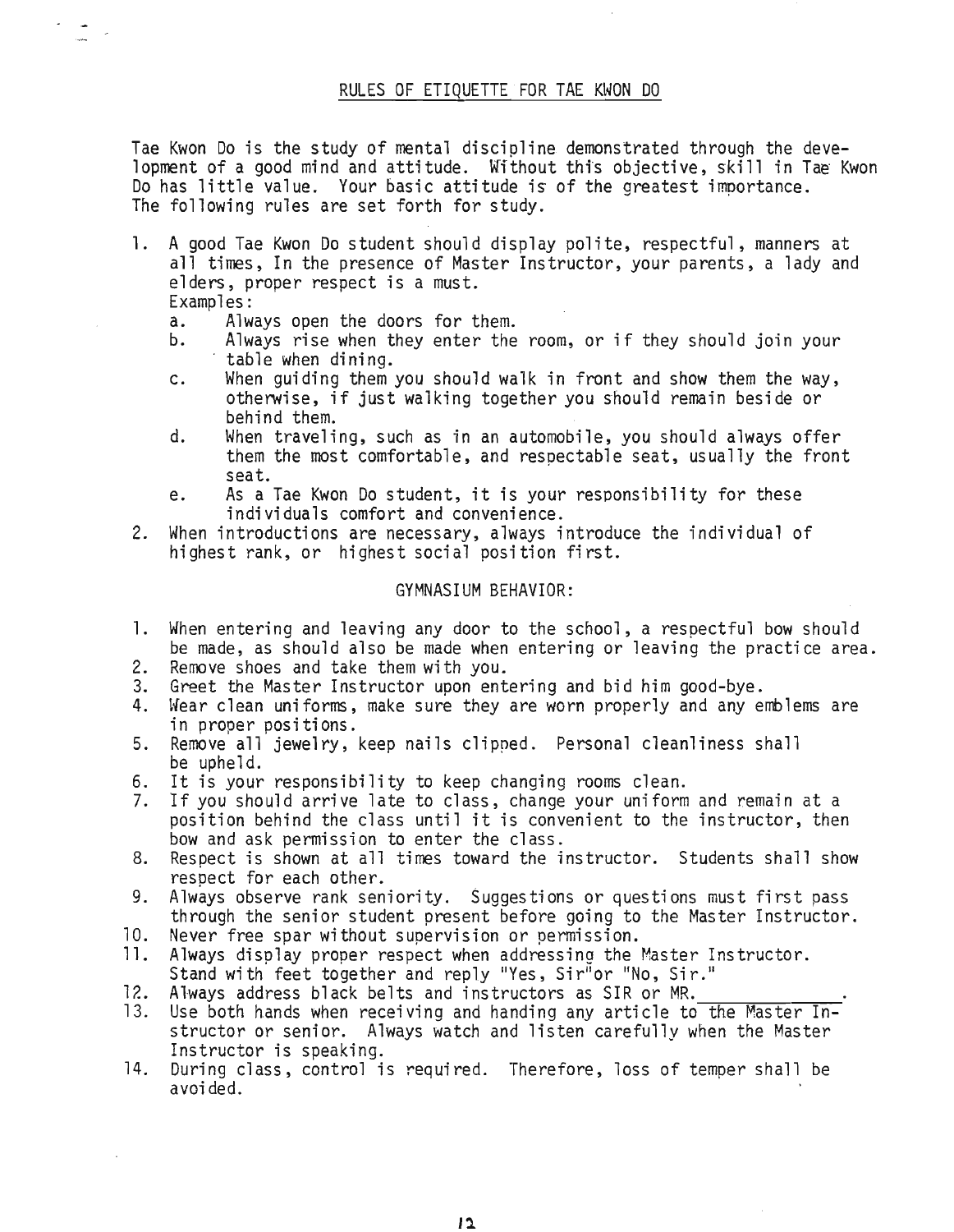### Rules of Etiquette for Tae Kwon Do (cont'd)

- 15. A serious demeanor is necessary during class. Avoid talking, laughing and<br>ioking, as concentration is of the utmost importance.
- 16. No horseplay, no chewing gum, and no profanity in the gymnasium.
- 17. Smoking is only permitted in lounge or outside.
- 18. Permission must be obtained from the instructor to leave class early.

In consideration of all the rules of behavior it is also necessary to remember that in case of problems or questions we are all a family. The highest ranks are your older brothers and sisters, and the Master Instructor is as your father. In turn it is the high ranks responsibility to protect and care for lower ranks and children at all times, as if they were your own brothers and sisters.

### CENTRAL TAE KWON DO ASSOCIATION PROMOTION REGULATIONS

All tests and certifications of Dan (degrees) and Kup (grades) shall be conducted in accordance with the rules and regulations of the Central Tae Kwon Do Association. The tests generally are held in Akron, Ohio at the main branch of the Akron Karate Center.

Promotion fees will be paid before the test. The present fee for the grade of yellow belt is \$25.00. Testing fees decrease for higher grades.

Promotion applicants must have attendance records certified by the instructor. Generally, three (3) months in practice are required between tests. Twice a week is sufficient but three times a week is considered 100% activity.

Note: Testing for the rank of yellow to blue is approximately 2 months; for green and above is 3 months.

Grades start at 10 and decrease to Black Belt. Colored belt grades are as follows:

| 10 & 8 & 9 |       | Yellow belt |
|------------|-------|-------------|
|            | 8 & 7 | Blue Belt   |
|            | 6 & 5 | Green Belt  |
|            | 4 & 3 | Purole Belt |
|            | 2 & 1 | Brown Belt  |

The present requirement for yellow grade 10 is one step sparring, demonstration<br>of kicking skills, and performance of Taikyoku I. At higher grades, breaking wood and writing a paper may be required besides performance of hyung and sparring.

Testing is based on performance, attitude, concentration, power, speed, balance, and technique. The participants record in tournament competition is also taken into consideration in the higher grades.

(See chapter on Testing)